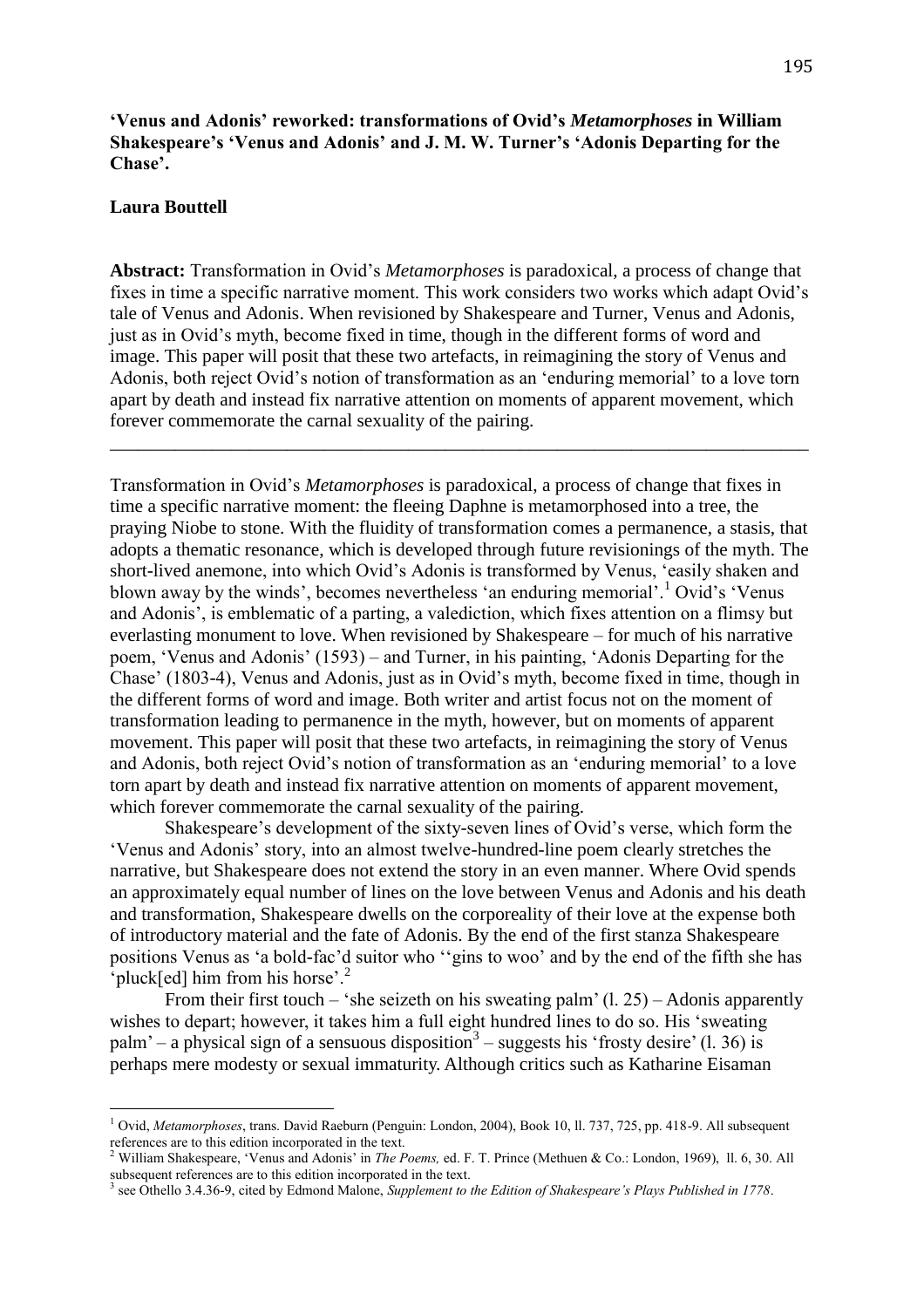Maus<sup>4</sup> favour an unconsummated love between Shakespeare's Venus and Adonis, I propose that the erotic language of the poem suggests otherwise, indicating a uniting of lovers in carnal sexuality, rather than the separation which is emphasised in Ovid:

Forc'd to content, but never to obey, Panting he lies and breatheth in her face. She feedeth on the steam as on a prey, And calls it heavenly moisture, air of grace, Wishing her cheeks were gardens full of flowers, So they were dew'd with such distilling showers. (ll. 61-6)

Critical opinion regarding the meaning of 'content' here is divided: whether it is a substantive meaning 'acquiescence' or a verb, and if so whether active (to content Venus, or that she has to settle for what she gets), or passive (to content himself).<sup>5</sup> I suggest that the clear sexuality of the lexis in the stanza – 'panting', 'steam', 'heavenly moisture' and 'dew'd' – indicates that Shakespeare intended 'content' to be read as a 'forc'd' sexual consummation, a rape. This would account for Adonis' 'pure shame' (l. 69) and 'angry eyes' (l. 70) of the next stanza and her 'pretty entreat [ies]' (1, 73) which seek to annul his distaste for what has just happened.

The use of 'still' in the same stanza, echoes the 'distilling' of the line quoted above. Here it occurs three times, twice at the beginning of the lines and on each occasion emphatically after a caesura;

**Still** she entreats, and prettily entreats, For to a pretty ear she tunes her tale. **Still** is he sullen, **still** he lours and frets, 'Twixt crimson shame and anger ashy pale. (ll. 73-6)

The ambiguity of 'still' – as indicating the continuance of a previous action or condition; or as stationary, unmoving, which carries a greater resonance here *–* shows Adonis as the antithesis to that which is favoured by critics and ties in more with the iconographical tradition of Adonis, from Ovid, as the willing lover of Venus. Further evidence of this willingness comes in a later stanza:

Till breathless he disjoin'd, and backward drew The heavenly moisture, that sweet coral mouth, Whose precious taste her thirsty lips well knew, Whereon they surfeit, yet complain on drouth. He with her plenty press'd, she faint with dearth, Their lips together glued, fall to the earth. (ll. 541-546)

The indulgent sexuality of the language can be read with Adonis as willing or unwilling lover. 'They' may refer to Venus and Adonis, or her lips; both are feasible readings, though the former is supported by the continued use of the plural pronoun, 'their', in the final line. 'He with her plenty press'd' may refer to her ample body pressed close against him, or to his having experienced more than enough of her lips.

That there is a sexual consummation between the lovers is hinted at repeatedly throughout the poem, not just embedded in language such as the above. In the central section

<sup>4</sup> Katharine Eisaman Maus, *The Norton Shakespeare*, ed. Stephen Greenblatt (W.W. Norton & Company, Inc.: New York, 2008), p. 630.

 $<sup>5</sup>$  F. T. Prince (1969), p. 6 (n).</sup>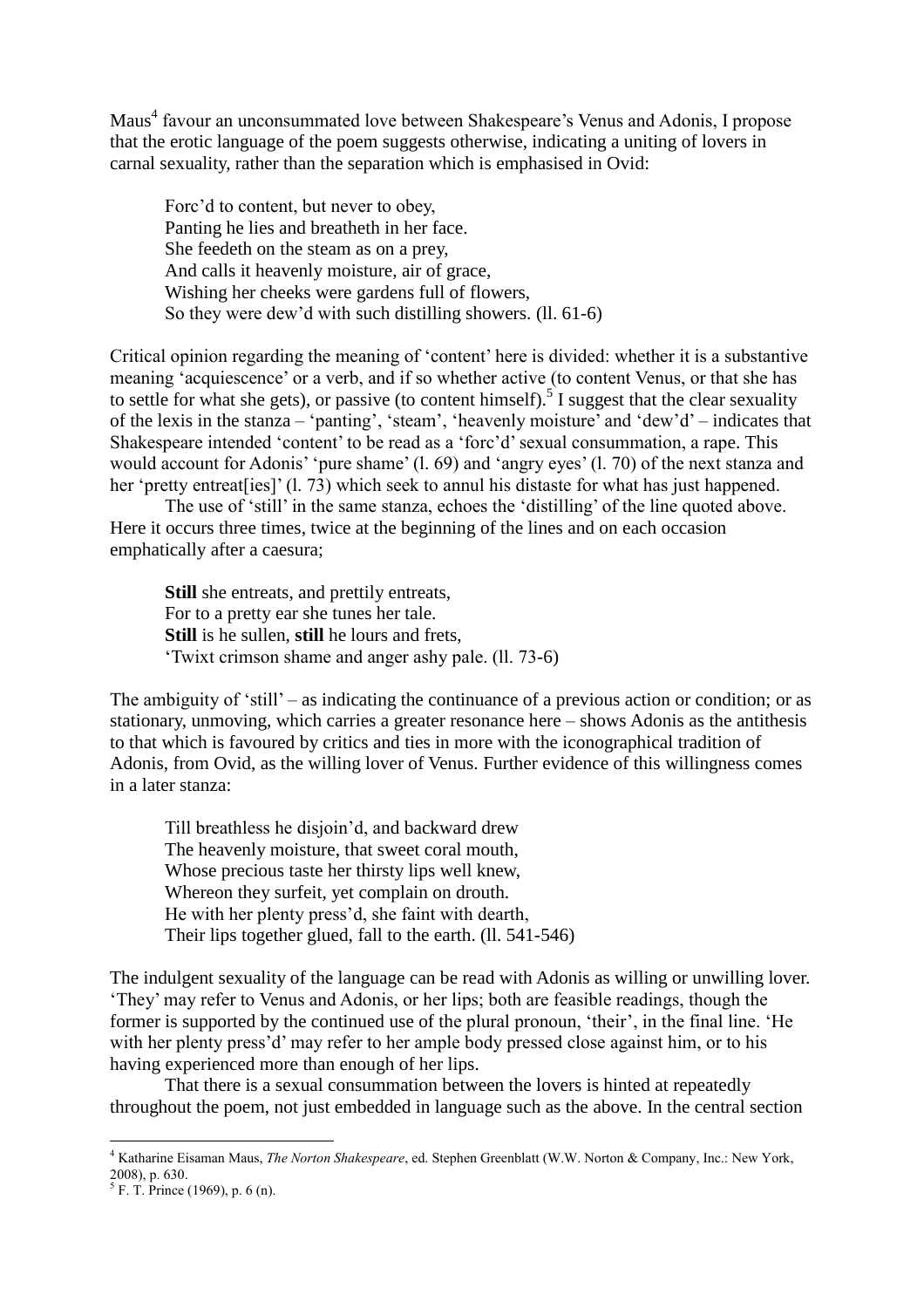of the poem Adonis is 'hot, faint and weary with her hard embracing,/ Like a wild bird being tam'd with too much handling' (ll. 559-60) and thus 'he now obeys, and now no more resisteth,/ While she takes all she can' (ll. 563-4). This follows references which take their meaning from the Elizabethan pun which links death with orgasm;<sup>6</sup> 'Struck dead before, what needs a second striking?' (l. 250) and 'O thou didst kill me, kill me once again!' (l. 499).

The above analysis demonstrates how a poem which is essentially about a parting of lovers is, for the main, concerned with a non-parting, and perhaps with a conjoining. Although the poem contains many images of movement, few of these come from Adonis and even fewer concern movement away from Venus. Adonis attempts to leave Venus twice. The first, 'Away he springs, and hasteth to his horse' (ll. 255-8) and the second 'With this he breaketh from the sweet embrace/ Of those fair arms which bound him to her breast,/ And homeward through the dark laund runs apace' (ll. 811-13). On both occasions the lexis is one of sudden urgency. The final parting itself, coming eight hundred lines into the poem, is over within the above-quoted three lines. Lauren Shohet appears to agree that:

the poem's so-called "action"—Adonis's sporadic bursts of motion away from Venus and toward the hunt—moves briskly forward precisely whenever Venus stops talking. Even Adonis's most extended speech, the seven stanzas that culminate in his narratively decisive departure...seems terse and active in comparison to the preceding twenty-five stanzas of Venus's attempts to dissuade him.<sup>7</sup>

Rather than 'terse and active', Adonis' swift departure is the decisive and quick-willed action of one who has been persuaded before and that once the impetus has developed must move quickly in order to avoid the recurrent effects of those same persuasive techniques. While Venus talks and soothes, Adonis appears happy to stay 'still', it is when he finds the will to interrupt that he also finds the will to move and thus must act abruptly, 'break[ing]' the narrative, and the embrace, of Venus and departing quickly before she has the chance to change his mind again.

That Shakespeare chooses to dwell on the togetherness and sensuality of Venus and Adonis may reflect contemporary fashions in poetry: the poem was extremely popular in Shakespeare's time, with nine editions being printed.<sup>8</sup> Either Shakespeare was simply tapping in to the popularity of the *Metamorphoses* in the Elizabethan period, with Arthur Golding's translation reprinted six times within Shakespeare's lifetime<sup>9</sup>, or perhaps it was the sensual content of the *Metamorphoses* which rendered it so well liked at this time. Shakespeare, by adapting the narrative to focus on the sexual dynamic of the pair was providing his audience with just what they desired, similar perhaps to Christopher Marlowe, with his erotic epyllion, 'Hero and Leander'. Shakespeare produces a revision of the myth that accords with a more Petrarchan lover, a familiar tradition by the late sixteenth century, with poets such as Thomas Wyatt, Philip Sidney and Edmund Spenser producing sonnets where a desperate lover petitions a 'frosty' beloved. While the sequence of beseeching sonnets played on the absence of sexual gratification between mortals, 'Venus and Adonis' seeks engagement with this dynamic through Adonis' inability ever to quench the desires of the goddess of love, 'Whereon they surfeit, yet complain on drouth', 'A thousand kisses buys my heart from me...Is twenty hundred kisses such a trouble' (ll. 517, 522). Adonis may have quenched her once but it is continuous love she desires, and that which he cannot give her, '"I know not

<sup>6</sup> Definition 7d, *OED* online, accessed 12th January 2013.

<sup>7</sup> Lauren Shohet, 'Shakespeare's Eager Adonis' in *Studies in English Literature 1500 - 1900*, Volume 42, Number 1, Winter 2002, pp. 85 - 102 (91).

<sup>8</sup> Katharine Eisaman Maus (2008), p. 629.

<sup>&</sup>lt;sup>9</sup> Laurence Lerner, 'Ovid and the Elizabethans' in *Ovid Renewed*, ed. Charles Martindale (Cambridge University Press:

Cambridge, 1988), p. 121.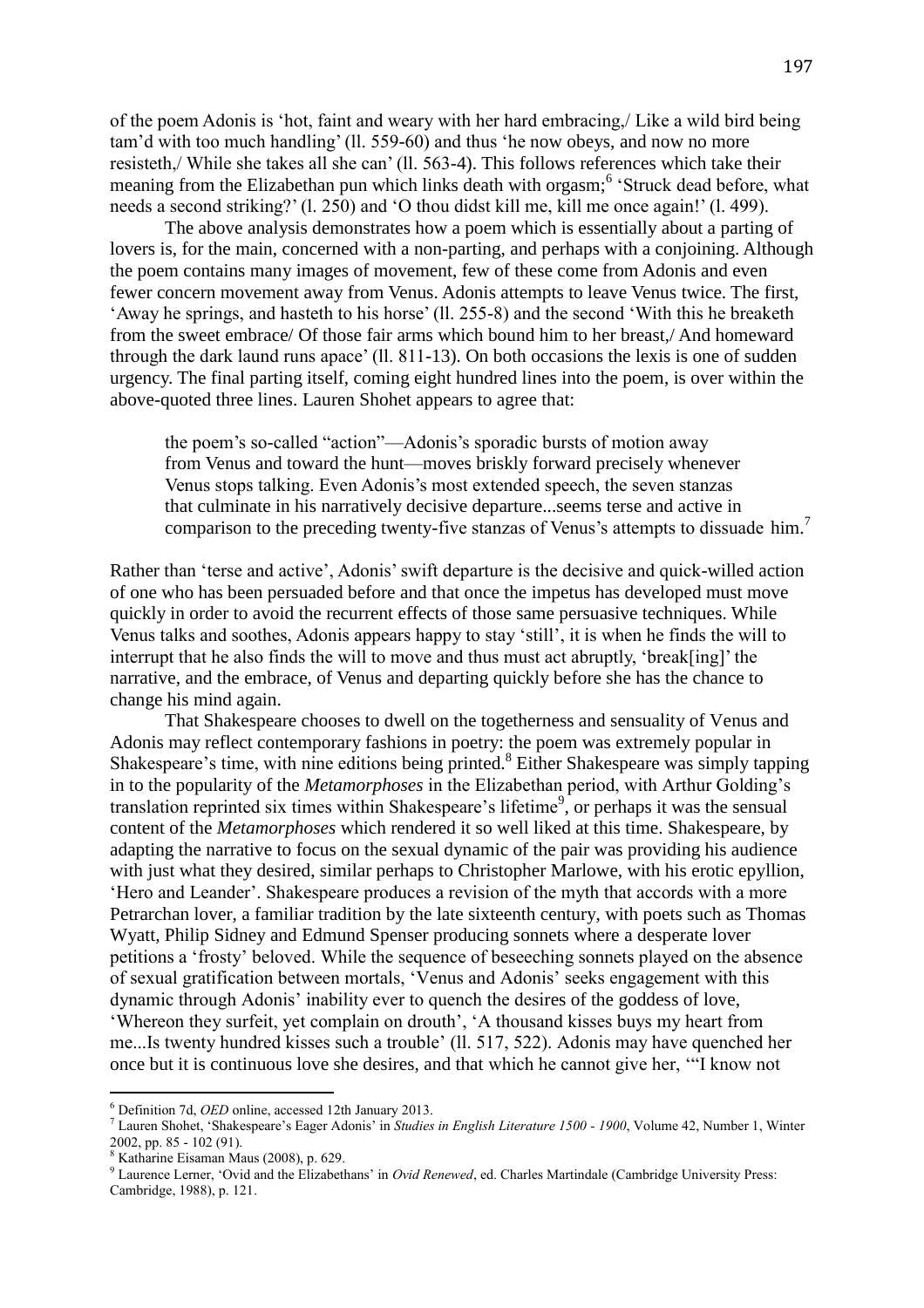love," quoth he, "nor will not know it"" (l. 409). Shakespeare's reversal of the sexual dynamic of the Petrarchan sonnet sequence plays with expectations, freshly titillating an audience already familiar with the usual narrative. Extension of the sexual, rather than love, narrative of the myth, as Adonis yields and recoils while Venus pleads for more, allows Shakespeare to focus on the sensuousness of the myth, forming a narrative that was of enduring fascination with Elizabethan readers.

Writers and artists have often, used Ovid's work as inspiration for their own work of art: it has provided 'by far the most significant repository of subjects for artistic representation of any text in the Western tradition other than the Bible'.<sup>10</sup> In *Tristia*, Ovid's first book of



Figure 1: 'Adonis Departing for the Chase', J.M.W. Turner (1803-4), ⓒTate. London 2012.

poems after his exile to Tomis by Augustus, Ovid compares the *Metamophoses* to a visual representation, claiming that it provides a 'greater' image of the poet than any sculptural depiction, *carmina maior imago* (Tr. 1.7.11).<sup>11</sup> By reinterpreting his work as visual art, Turner takes Ovid's statement literally. A review of a Royal Academy showing of the painting in 'The Athenaeum' reflects the interplay between visual and textual 'art'; 'having

 $10$  Ibid.

<sup>&</sup>lt;sup>11</sup> Andrew Feldherr, *Playing Gods. Ovid's Metamorphoses and the Politics of Fiction* (Princeton University Press: Princeton

<sup>&</sup>amp; Oxford, 2010), p. 243.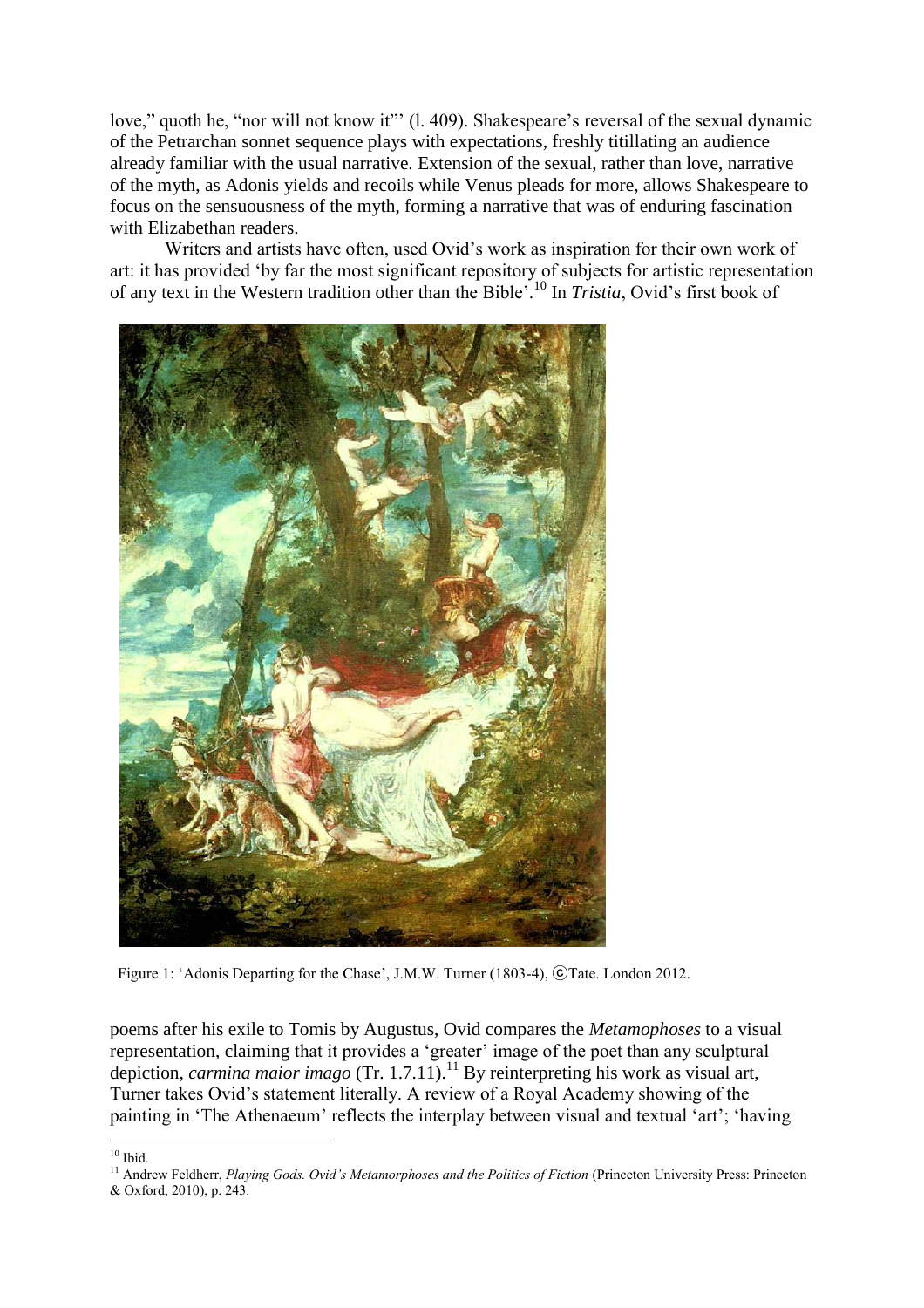been painted by Titian and sung by Shakespeare, [the myth] has lost none of its beauty on Mr. Turner's canvas...The little cupids (sic) loosening the sandal of Adonis is a suggestion as significant as pages of words could express'.<sup>12</sup>

The origins of Turner's painting can perhaps be traced back to Turner's visit to the continent in the summer of 1802.<sup>13</sup> Yet, Turner does not simply recreate either Titian's work or Ovid's myth. Turner reinterprets the visual presence of Venus and Adonis to reflect the paradox present in Shakespeare's line, 'Whereon they surfeit, yet complain on drouth'. Unfortunately it is not known if Turner read Shakespeare's poem but what is known is that a period of separation between the plays and the poems, which were not included in the first folio, had come to an end by the end of the eighteenth century, and that the poems were at that time being assimilated back in to Shakespeare's canon.<sup>14</sup> In 1780 a supplement was published by Edmond Malone which 'subjoined' the poems to the plays.<sup>15</sup> Turner does indeed express interest in poetry: throughout his career he painted representations of the works of Sir Walter Scott and Thomas Campbell.<sup>16</sup> It is, therefore, likely, that Turner will at least have been aware of Shakespeare's poem, if not before, then perhaps after, this important publication.

Just as Shakespeare symbolised the natural and unrestrained desire of his Venus with that of Adonis' horse, so too does Turner reflect the emotional status of his pairing with Adonis' dogs. While two of the dogs seem eager to depart – straining at their leashes while Adonis holds them back – the other two are content to sit or lie as they wait for their master finally to leave. The parting is thus presented as irresolute, a sense which is reflected in Adonis' upright posture, unlike Titian's painting, or Shakespeare's poem where, when Adonis decides to leave, there is significant forward momentum.<sup>17</sup> Turner's choice of the subject of Venus and Adonis is both an homage to Titian's painting and a departure from his interpretation. While Titian cleaves more closely to the original text, showing Venus physically restraining Adonis as he leaves for the hunt, Turner's pair are far more relaxed. Venus' visible right eye appears to suggest a smile on her face: she reclines, making no perceptible effort to prevent Adonis' departure, elegantly draping her hands on his arms, rather than physically restraining him. Only one of the putti appears to attempt to rein Adonis in, loosening the sandal of his right foot. There is none of the urgency here which is present in Titian's painting, or of the departing movement of Adonis in Shakespeare's poem. Turner's painting possesses none of the sense of the hunter hunted which is to come, or even the sexual chase which has occurred. The figures here seem to reflect a stasis that is casual and relaxed, despite the apparent storminess of the background.

Both writer and artist capture the tempestuousness of their narratives through their own form. In the poem, the quatrain moves the narrative briefly forward, only to be held back

<sup>12</sup> *Royal academy* (1849), *The Athenaeum,* (1124), 494-496 (495), retrieved from

[http://search.proquest.com/docview/9006232?accountid=13042,](http://search.proquest.com/docview/9006232?accountid=13042) accessed 15th January 2013.

<sup>&</sup>lt;sup>13</sup> Turner made several sketches on the subject of Venus and Adonis in his 'Calais Pier' sketchbook, and though there has been some disagreement about the date of this painting, Butlin & Joll are most convinced by a suggestion that Turner was influenced in his subject choice by a Titian acquired by William Angerstein in 1801 and thus date the picture to 1803-5. Martin Butlin and Evelyn Joll, *The Paintings of J. M. W. Turner, Revised Edition*, The Tate Gallery and Yale University (1984 [1977]), p. 114-5.

<sup>&</sup>lt;sup>14</sup> Ian Warrell states that 'the most notable omission' from Turner's personal library was a copy of the Shakespeare's complete works, and that 'he would have been largely dependent on his recollections of an evening at the theatre for the basic information about any incident he chose to depict'. *Turner and Venice* (Tate Publishing, 2003), p. 69.

<sup>15</sup> William Shakespeare, ed. Edmond Malone, *Supplement to the edition of Shakspeare's plays published in 1778 by Samuel Johnson and George Stevens. : In two volumes. Containing additional observations by several of the former commentators: to which are subjoined the genuine poems of the same author, and seven plays that have been ascribed to him; with notes by the editor and others.*. ) (1780).

<sup>16</sup> National Gallery of Scotland, *[Turner's illustrations for the poetical works of Thomas Campbell,](http://solo.bodleian.ox.ac.uk/primo_library/libweb/action/display.do?tabs=detailsTab&ct=display&fn=search&doc=oxfaleph016959033&indx=18&recIds=oxfaleph016959033&recIdxs=7&elementId=7&renderMode=poppedOut&displayMode=full&frbrVersion=&dscnt=0&frbg=&scp.scps=scope%3A%28NET%29%2Cscope%3A%28OX%29&tab=local&dstmp=1357845021095&srt=rank&vl(225595489UI1)=all_items&mode=Basic&dum=true&tb=t&vl(1UIStartWith0)=contains&vl(freeText0)=turner%27s+works&vid=OXVU1&vl(169119528UI0)=any)* (Edinburgh, 1978); J. M. W. Turner, *[A series of twenty-four engravings illustrating the poetical works of Sir Walter Scott, Bart. from designs by](http://solo.bodleian.ox.ac.uk/primo_library/libweb/action/display.do?tabs=detailsTab&ct=display&fn=search&doc=oxfaleph013384738&indx=28&recIds=oxfaleph013384738&recIdxs=7&elementId=7&renderMode=poppedOut&displayMode=full&frbrVersion=&dscnt=0&frbg=&scp.scps=scope%3A%28NET%29%2Cscope%3A%28OX%29&tab=local&dstmp=1357844917412&srt=rank&vl(225595489UI1)=all_items&mode=Basic&dum=true&tb=t&vl(1UIStartWith0)=contains&vl(freeText0)=turner%27s+works&vid=OXVU1&vl(169119528UI0)=any)  [J.M.W. Turner, R.A.](http://solo.bodleian.ox.ac.uk/primo_library/libweb/action/display.do?tabs=detailsTab&ct=display&fn=search&doc=oxfaleph013384738&indx=28&recIds=oxfaleph013384738&recIdxs=7&elementId=7&renderMode=poppedOut&displayMode=full&frbrVersion=&dscnt=0&frbg=&scp.scps=scope%3A%28NET%29%2Cscope%3A%28OX%29&tab=local&dstmp=1357844917412&srt=rank&vl(225595489UI1)=all_items&mode=Basic&dum=true&tb=t&vl(1UIStartWith0)=contains&vl(freeText0)=turner%27s+works&vid=OXVU1&vl(169119528UI0)=any)*(Edinburgh: Adam and Charles Black, 1852).

<sup>&</sup>lt;sup>17</sup> Titian, *Venus and Adonis*[, http://www.getty.edu/art/gettyguide/artObjectDetails?artobj=1030,](http://www.getty.edu/art/gettyguide/artObjectDetails?artobj=1030) accessed January 15th 2013.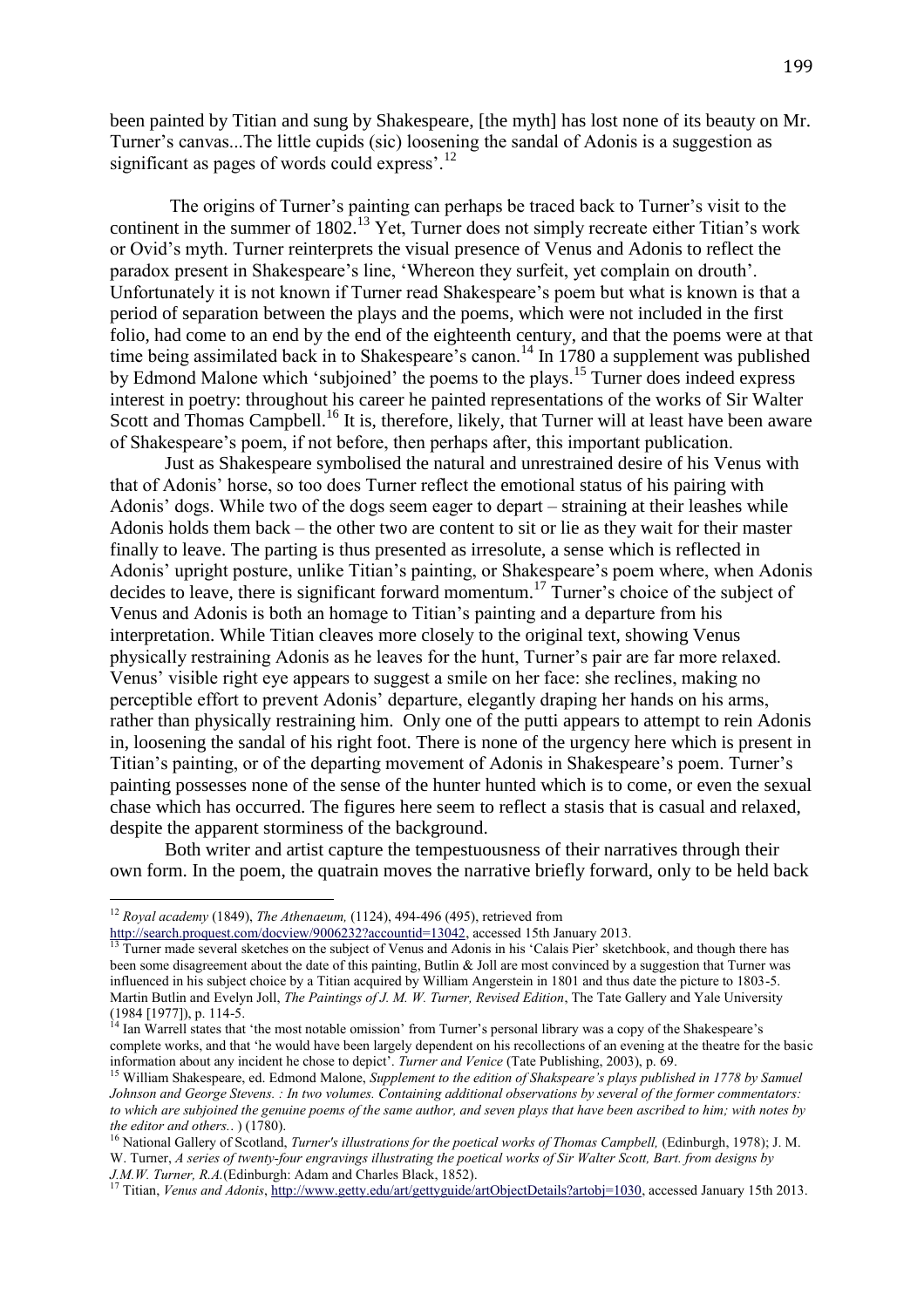by a summarising or reflective couplet, a turbulence that echoes the stop-start motion of Adonis. A similar turmoil is captured in Turner's painting, which, in hand made oils, swirls around a central focal point. Venus forms the lowest part of the curve that is completed by the billowing clouds and pale-skinned putti. The momentum is circular rather than progressive, with Adonis and his dogs contributing to the visual motion of the work. Despite the movement suggested by its title, this painting deliberately demonstrates the stasis of Adonis' position: he wants to depart but is also persuaded, by the sensuousness of the scene, to remain.

Turner's painting focuses on the sensuousness of the bower. The forest is lush, the trees heavy with verdure, flowers are prevalent and are strewn down towards the luxurious cloths on which Venus lies. The painting embodies a sense of plenty, which is further enhanced by the presence of so many putti; the trees are laden with these playful figures. Symbolically, they represent sexuality. They are there to help Cupid facilitate the onset of profane love,<sup>18</sup> and their profusion in the painting is emblematic of Venus and Adonis' 'thirst' for each other.

The positioning of both the poem and the painting in a forest reflects the theme of *Book Ten* of Ovid's poem, in which the story of Venus and Adonis appears. The book begins and ends in gardens or nature and there is a noticeable involvement of movement. At the beginning Hymen 'flew from Crete through the measureless sky'(10. 2) to join the nuptials of Orpheus and Eurydice. The garden here represents danger and the marriage is over before any consummation can take place. The transformation of Adonis ends the book, with the flimsy transience of Adonis as an anemone. *Book Ten* also contains the story of Pygmalion, in which a piece of art, a sculpture, is brought to life by the intervention of the gods, thus prioritising movement and narrative motion over stasis, as well as the story of Atalanta, in which suitors must compete against the heroine in a running race in order to win her hand in marriage. The framing and content of the book, thus, highlights the vigour of the book's emphasis on motion and the resulting tension between this and the inaction of the revisionings of narrative movement.

Moments of stasis do occur in Ovid's *Metamorphoses* with the literary trope of ecphrasis and Philip Hardie highlights the exploitation by the visual arts of this technique.<sup>19</sup> Interestingly, however, while Ovid continually makes demands on the reader to stop and visualise the events of other stories within the *Metamorphoses*, he does not demand that the reader 'see' any part of his narration of the Venus and Adonis myth. This underlines the importance for Ovid of movement and transformation within this story, rather than for any moment of narrative pause, which an ecphrasis naturally embodies. Like Shakespeare, however, or even perhaps, as a result of Shakespeare, Turner's painting ostensibly represents a moment of stasis, with Adonis neither staying nor departing.

Turner's languid presentation focuses attention on the sexuality of the pair. This along with the lack of faces on the protagonists is in direct opposition to Titian's work, but serves here to highlight the sensuous corporeality of the figures. At 59" x 47", Adonis' muscular back and shoulders are large, and at the forefront of the work, however, it is the naked torso of Venus which confronts the viewer most vividly. She is reclined with her left breast visible and her legs coquettishly entwined, making no attempt to cover her modesty, despite the supposed imminent departure of Adonis.

<sup>18</sup> Juan Carlos Martinez, ["What's with the Cherubs?"](http://www.artrenewal.com/pages/archives.php?articleid=1435), *ARChives - Essays and Information on Art by Today's Experts and Professionals*, Art Renewal Center, 2004[, http://www.artrenewal.com/pages/archives.php?articleid=1435,](http://www.artrenewal.com/pages/archives.php?articleid=1435) accessed 12th January 2013.

<sup>19</sup> Philip Hardie, *Ovid's Poetics of Illusion* (Cambridge University Press: Cambridge, 2002), p. 173.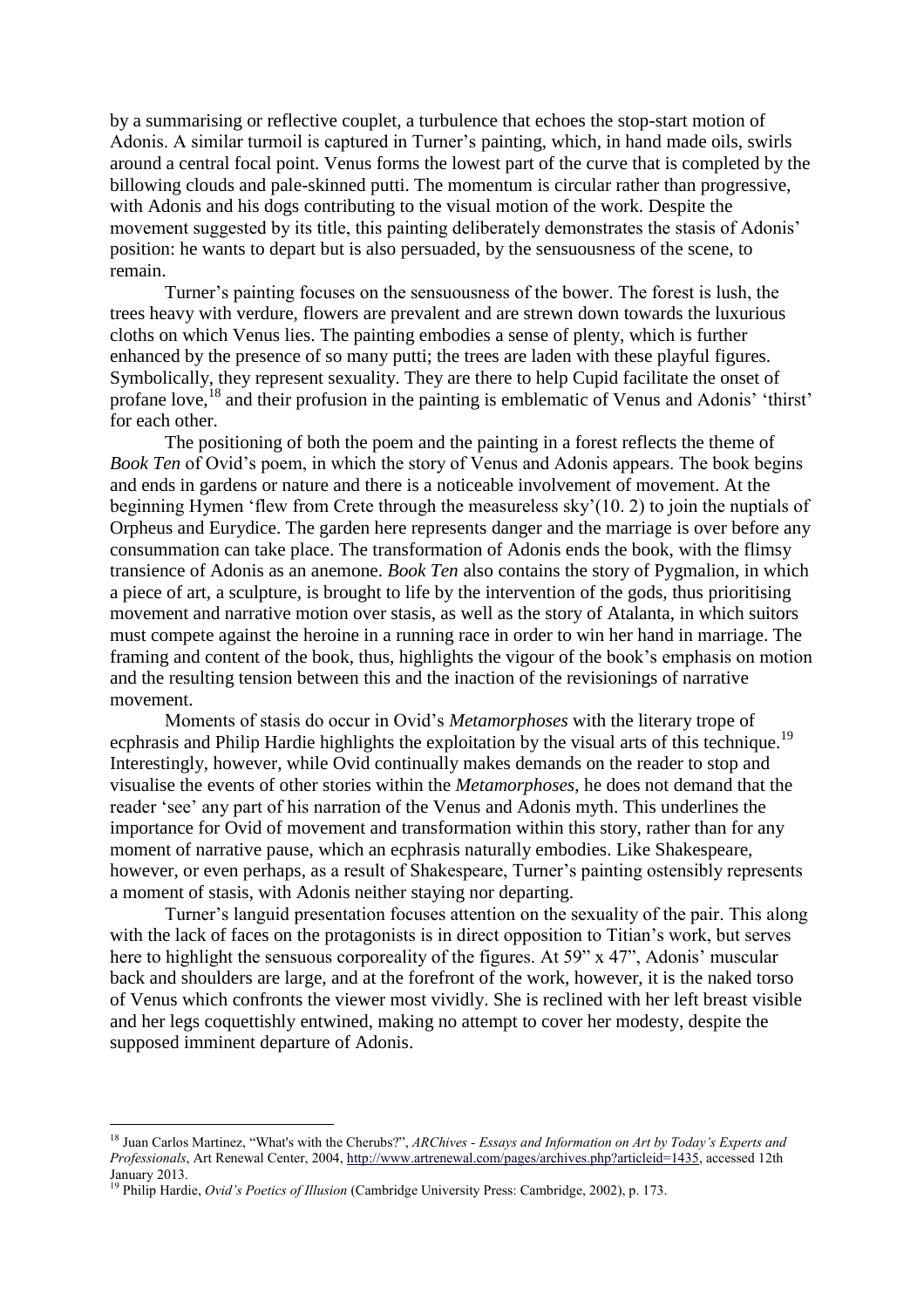The middle to end of the eighteenth century saw an increased interest in sexual gratification as part of a healthy disposition<sup>20</sup> and perhaps what we can see here is Turner's representation of the salubrious nature of sexual love. James Graham, an eighteenth-century quack, lectured to fashionable crowds about the invigorating properties of happy sexuality, and gave instructions as to how it could be made more successful and enjoyable. He advocated the use of pornography, saying people should have 'their passions aroused and excited, by the sight of rich warm or what are called lascivious prints, statues and paintings'.<sup>21</sup> Turner's departure from his 'present style' in this painting, in a genre with which he was neither familiar nor adept, suggests a desire to engage with a dialogue of which he was not a part.<sup>22</sup> The sensuousness of the setting, the presence of the putti, the naked facelessness of the figures are all suggestive of a highly sexualised scene that could be interpreted as a 'lascivious' painting, such as those advocated by Graham. An earlier, perhaps preparatory, sketch for the work, entitled the 'Parting of Venus and Adonis', shows Venus sitting upright, not reclining in a bower, and is based directly on Titian's *Death of St Peter Martyr*, which Turner saw and admired in The Louvre in  $1802<sup>23</sup>$  This move away from the apparent religiosity of the earlier sketch seems to suggest a deliberate decision to sexualise the painting of the departure of Adonis with its more sensuous setting and postures.

With a public who were more willing to engage in open appreciation of sexual images, perhaps Turner was responding to those who admired his landscapes but also enjoyed a rather more titillating experience. Pornographic journals began appearing from the 1770s, starting with 'The Covent Garden Magazine or Amorous Repository', which contained sexy stories and advertisements for prostitutes and brothels. Sexuality was very much more open than in the subsequent Victorian period, with the Georgian public not requiring sexual exuberance to be punished either in life or in art.<sup>24</sup> Like Shakespeare's poem, it seems Turner's interpretation of the myth is also a reflection of the times in which he lived.

Both Shakespeare's and Turner's revisions of the Venus and Adonis myth make it relevant to their own time and space. The first line of Ovid's poem says how 'new forms' and 'changes of shape' are what impels him to write (1). Arthur Golding's translation has 'of shapes transformed to bodies strange'.<sup>25</sup> Shakespeare and Turner adapt Ovid's 'new form' into their own 'bodies strange', and by doing so they make their own transformations. While both adopt the underlying narrative of Ovid's story, they also fix their own *maior imago* of the poem, removing the sense of fluency of motion that accompanies Ovid's tale and rendering their image of movement as fixed in time by their own new narrative. Thus endures the paradox of transformation as a new kind of permanence, creating a new form of 'enduring memorial' to the original work.

<sup>20</sup> Paul-Gabriel Boucé, ed., *Sexuality in Eighteenth Century Britain* (Manchester University Press: Totowa, New Jersey, 1982), p. 7.

 $21$  I am indebted for this paragraph to Boucé (1982), p. 7.

<sup>22</sup> *The Times,* 5th May 1849, quoted in Butlin & Joll (1984), p. 114.

<sup>23</sup> Butlin & Joll (1984), p. 114.

 $24$  Boucé (1982), p. 7.

<sup>&</sup>lt;sup>25</sup> Ovid, Metamorphoses, trans. Arthur Golding (Penguin: London, 2002), l. 1, p. 31.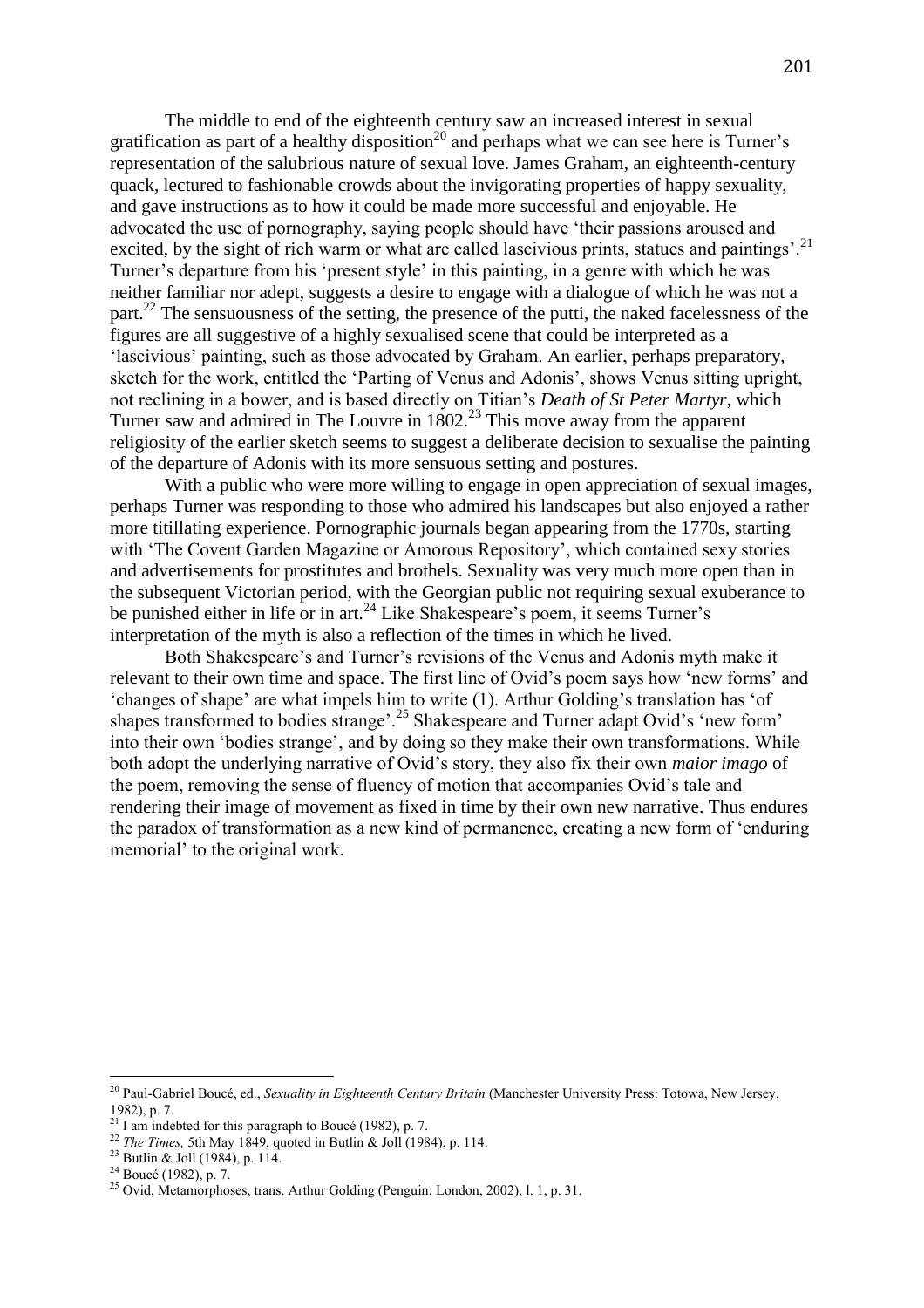## **Bibliography**

## **Primary Sources**

Ovid, *Metamorphoses*, trans. David Raeburn, Penguin: London, 2004.

- Shakespeare, William, Edmond Malone, ed., *Supplement to the edition of Shakespeare's plays published in 1778 by Samuel Johnson and George Stevens. : In two volumes. Containing additional observations by several of the former commentators: to which are subjoined the genuine poems of the same author, and seven plays that have been ascribed to him; with notes by the editor and others.*.,1778.
- Shakespeare, William, 'Venus and Adonis' in *The Poems,* ed. F. T. Prince, Methuen & Co.: London, 1969.
- Turner, J. M. W., 'Adonis departing for the chase', Tate Britain, [http://www.tate.org.uk/art/artworks/turner-venus-and-adonis-adonis-departing-for-the](http://www.tate.org.uk/art/artworks/turner-venus-and-adonis-adonis-departing-for-the-chase-tw1814)[chase-tw1814](http://www.tate.org.uk/art/artworks/turner-venus-and-adonis-adonis-departing-for-the-chase-tw1814) [accessed 12th January 2013].

## **Secondary Sources**

Bate, Jonathan, *Shakespeare and Ovid*, Clarendon Press: Oxford, 1993.

- ----- *Soul of the Age*, Penguin Books: London, 2009.
- Boucé, Paul-Gabriel, ed., *Sexuality in Eighteenth Century Britain,* Manchester University Press: Totowa, New Jersey, 1982.
- Butlin, Martin & Evelyn Joll, *The Paintings of J. M. W. Turner, Revised Edition*, The Tate Gallery and Yale University, 1984 [1977].
- Feldherr, Andrew, *Playing Gods. Ovid's Metamorphoses and the Politics of Fiction*, Princeton University Press: Princeton & Oxford, 2010.
- Fox, Cora, *Ovid and the Poetics of Emotion in Elizabethan England,* Palgrave Macmillan: New York, 2009.
- Greenblatt, Stephen, ed., *The Norton Shakespeare*, W.W. Norton & Company, Inc.: New York, 2008.
- Hardie, Philip, *Ovid's Poetics of Illusion*, Cambridge University Press: Cambridge, 2002.
- Hardie, Philip, ed., *The Cambridge Companion to Ovid,* Cambridge University Press: Cambridge, 2002.
- Lerner, Laurence, 'Ovid and the Elizabethans' in *Ovid Renewed*, ed. Charles Martindale, Cambridge University Press: Cambridge, 1988.

Martindale, Charles, ed., *Ovid Renewed*, Cambridge University Press: Cambridge, 1988.